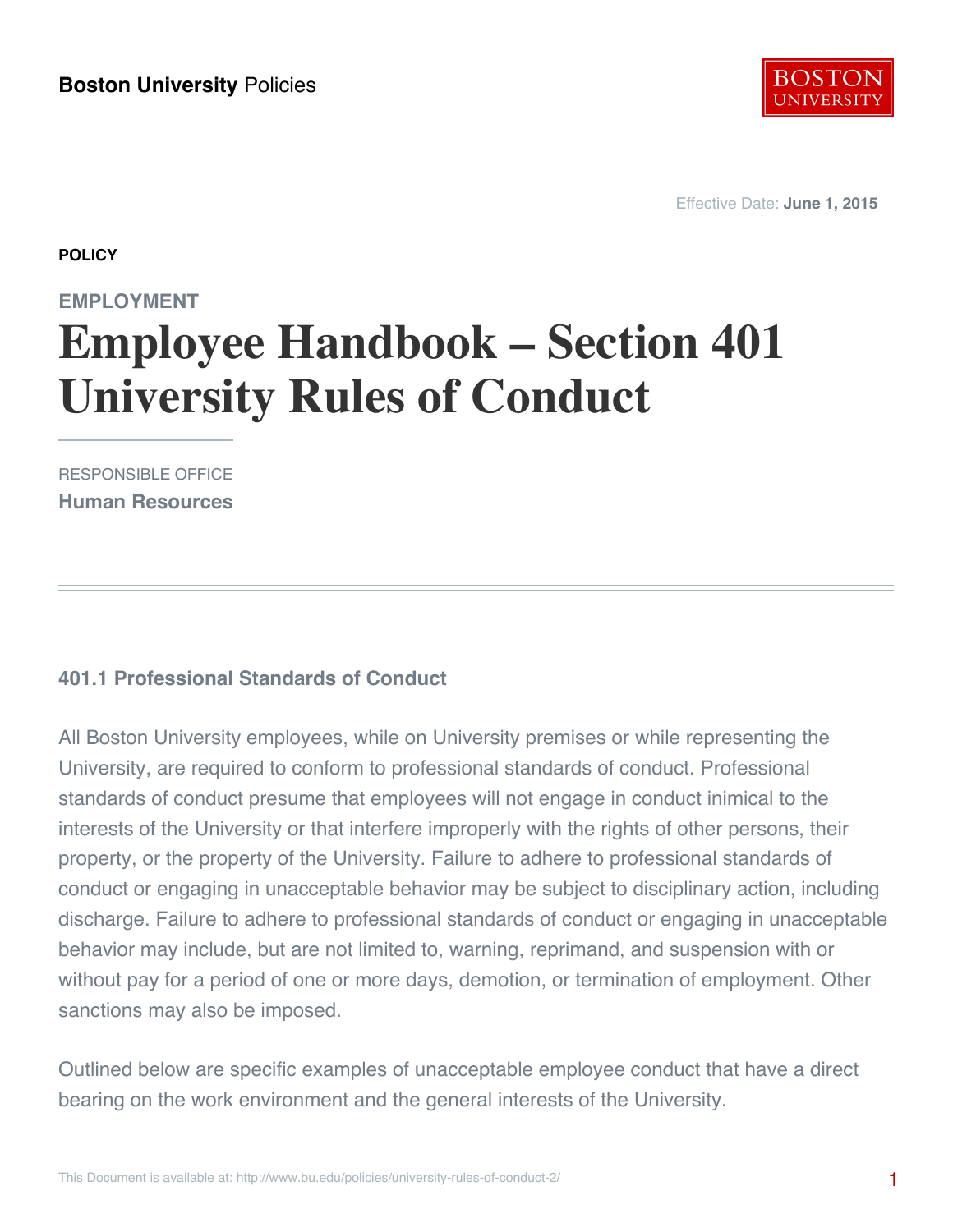- 1. Unauthorized access, use, or release of confidential data.
- 2. Unauthorized use of University-owned or leased property for the conduct of personal business, including unauthorized use of University credit cards or use of University funds for personal expenses.
- 3. Any action that would place the interests of an employee in conflict with the interests of Boston University, including accepting or offering a gift to influence any matter in which the University has an interest.
- 4. Illegal use, possession, or sale of controlled substances.
- 5. Possession or use of a weapon or firearm (except for duly licensed law enforcement personnel).
- 6. Violent behavior in any form, including threats.
- 7. Theft of University property, including data or intellectual property.
- 8. Harassing behavior of any kind toward staff, faculty, students, applicants, visitors, or other persons having official business at Boston University.
- 9. Misrepresentation or falsification of University documents or information provided to the University.
- 10. Illegal conduct occurring outside the workplace that bears upon the employee's fitness for employment at the University.
- 11. Inappropriate or unauthorized use of the University's computing resources.

For emphasis, the above items are specific examples of unacceptable employee conduct. The list is not intended to be comprehensive, and other actions of similarly serious nature will be deemed to be unacceptable employee conduct.

### **401.2 Sexual Harassment Policy**

## [The University Sexual Misconduct/Title IX Policy covers sexual harassment \(Section II.A.\).](http://www.bu.edu/policies/sexual-misconduct-title-ix-hr/)

### **401.3 Code of Ethical Conduct**

Boston University is committed to the highest standards of honesty and integrity in all its activities. This includes, among other concerns, the following:

- Avoiding conflicts of interest and commitment
- Dealing with others honestly and in good faith
- Preserving confidentiality